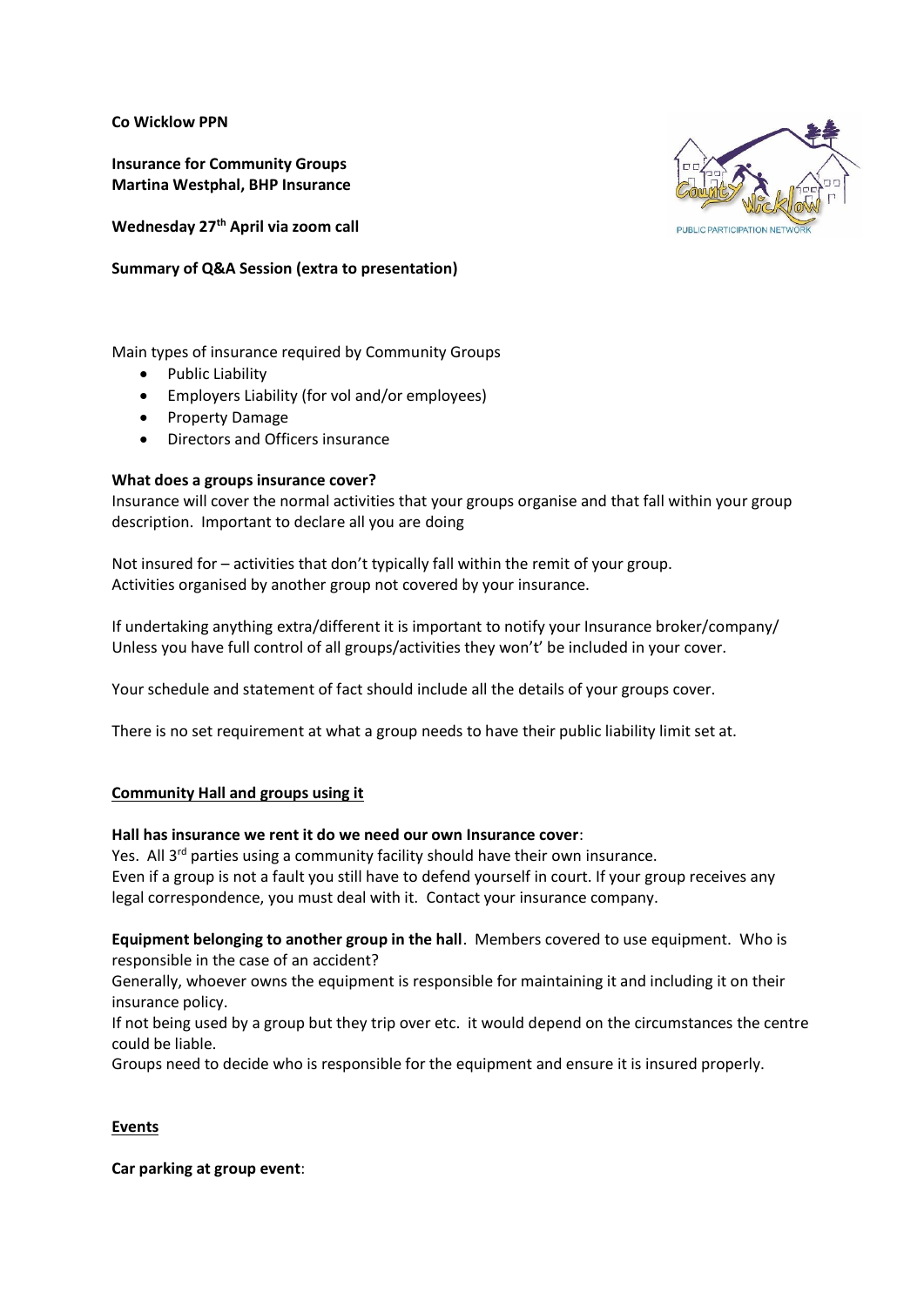If the group organise car parking for an event, Is the group responsible for an accident? Not a clean-cut answer. Someone would have to prove that the group is responsible for the damage even if it is on their property. E.g. If directing people into a very tight space you could be deemed liable if an accident occurred but again that would have to be proven.

There are other clear incidents where a group would be liable, for example If you are painting outside and accidentaly splash paint on a car , you would be responsible for the costs of repairing the damage.

Road traffic act supersedes anything else. In general, if someone parked at your premises you are not responsible.

**If bringing in outside caterers etc make sure all 3rd parities coming in have their own insurance.** Abide by Health and Safety – Check out the HAS website for more information

**Fundraising Event, cover for money collected**: What to do and what covered for. Ensure your group has Money cover on your policy. BHP Standard limit €3,000 if going to be more contact the company. Tell insurance company what you need cover for. Need to let insurance company know what you are doing with the money until it can be lodged, and they will cover. You can also have Cash in Transit cover.

## **Using disclaimer signs and forms?**

This is good practice, and they act as a deterrent. However, your group can still be liable. Courts and judges will take warning into consideration but legally if someone has an accident you can be deemed liable.

## **Why don't insurance companies fight spurious claims?**

Insurance company will settle a claim as quickly and cheaply as possible. They will way the cost of defending against the possible pay-out. Insurance companies are fighting more and more cases and we are starting see some success stories which will hopefully have some positive impact .

## **Clarification on 'stress claims for employees/volunteers'**

Important to mitigate against and put in place best practice in relation to employees/volunteers. No book of quantum for a psychological injury. Claims can go on for years and are very complex If a claim does come in, you will be fully covered if you have employers liability activated. Only time it might be declined if linked to bullying/harassment in the workplace.

CE scheme it's not the organisation they are working in claim will go back to CE scheme.

**Is there a Checklist to ensure you are covered for unnecessary claims**; NO. speak to your insurance advisor and ensure they are aware of everything a group is going to do. They should tell you the insurance cover required.

If an unforeseen event etc pops up let your insurance broker know to ensure covered.

It is recommended that you go through everything to get confirmation of cover. Email so you have it in writing.

## **More about Directors & Officers Insurance cover**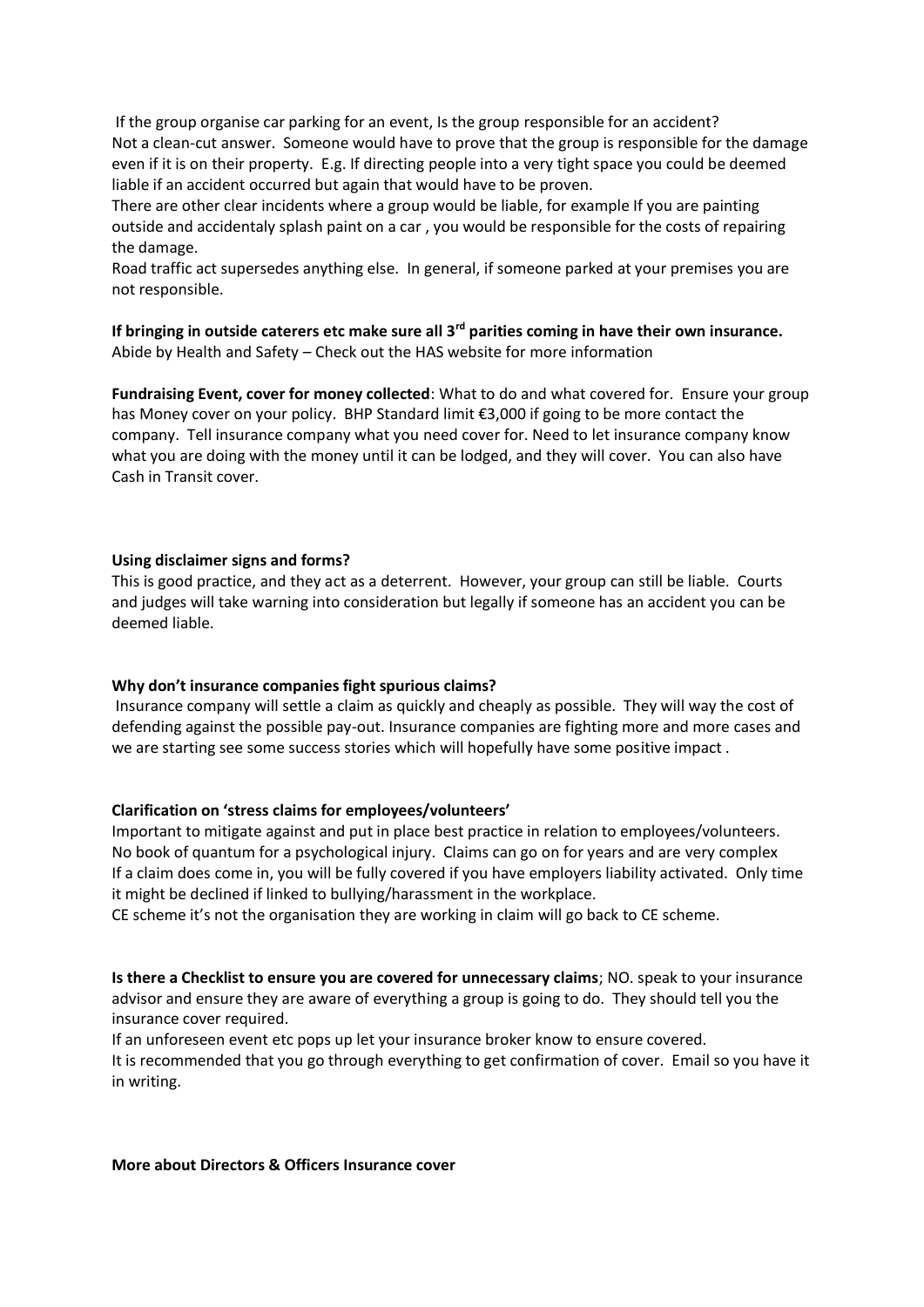Important to have director and officers cover. Someone sitting on a number of Boards can take out their own personal cover. Can start at €400 and based on the number of boards you sit on.

CLG group – are their directors as exposed to personal claims against them as a group just covered by a constitution. No difference in exposure. Protection from Directors and officers cover.

Insurance company making exclusions on a Directors and officers policy can be common. If claims have been made before.

Importance of having policies and procedures in place to ensure best practice implemented.

**Insurance Claims and premiums**. Uncertain as to how the book of quantum is going to go. Judges do now have to follow the amended book of quantum which has 'reduced awards'. Law is set by proceeding cases in Ireland.

Insurance companies are strict re claims reporting. If you don't know about a claim this is different, it's from when you first become aware of it. Even if there is the slightest possibility of a claim do notify them.

## **Indemnity for Travel for volunteers**: **is this legal/illegal or just a deterrent?**

It is legal. Very hard to prove that Group's negligence could be the cause of your crash. Common practice in the public sector if you are claiming expenses. If you incur a cost for the letter of indemnity recommended that you ask Group/Committee/Company to cover this cost.

#### **Volunteering**

Volunteering doing maintenance work – is the person covered. Recommend if specialised work don't use a volunteer. Will the group be covered? Group have responsibility to provide proper safety equipment etc. Group responsible and will be liable.

If a volunteer damages the property etc when doing the work – group can't claim. As the volunteer has no insurance. Therefore, it is better to get a professional with insurance so you can claim in the case of damage caused.

General Clean up by tidy towns – if all volunteers they would be covered.

## **Typical cost of Insurance for Tidy Towns Group**

Start at about €275. BHP have set rates which covers for clean-up days, meetings etc.

## **Group insurance** – would this provide a saving for all

You would need to know exactly what each group in the overall group is doing. Need to be operating and following the same constitution, health and safety etc. If its 10 groups coming together no discount. If one group with 10 different areas, then there could be a discount.

**Older people and insurance**: **insurance company to look after older people exclusively**? Not likely to happen as Insurance companies want to spread their risk.